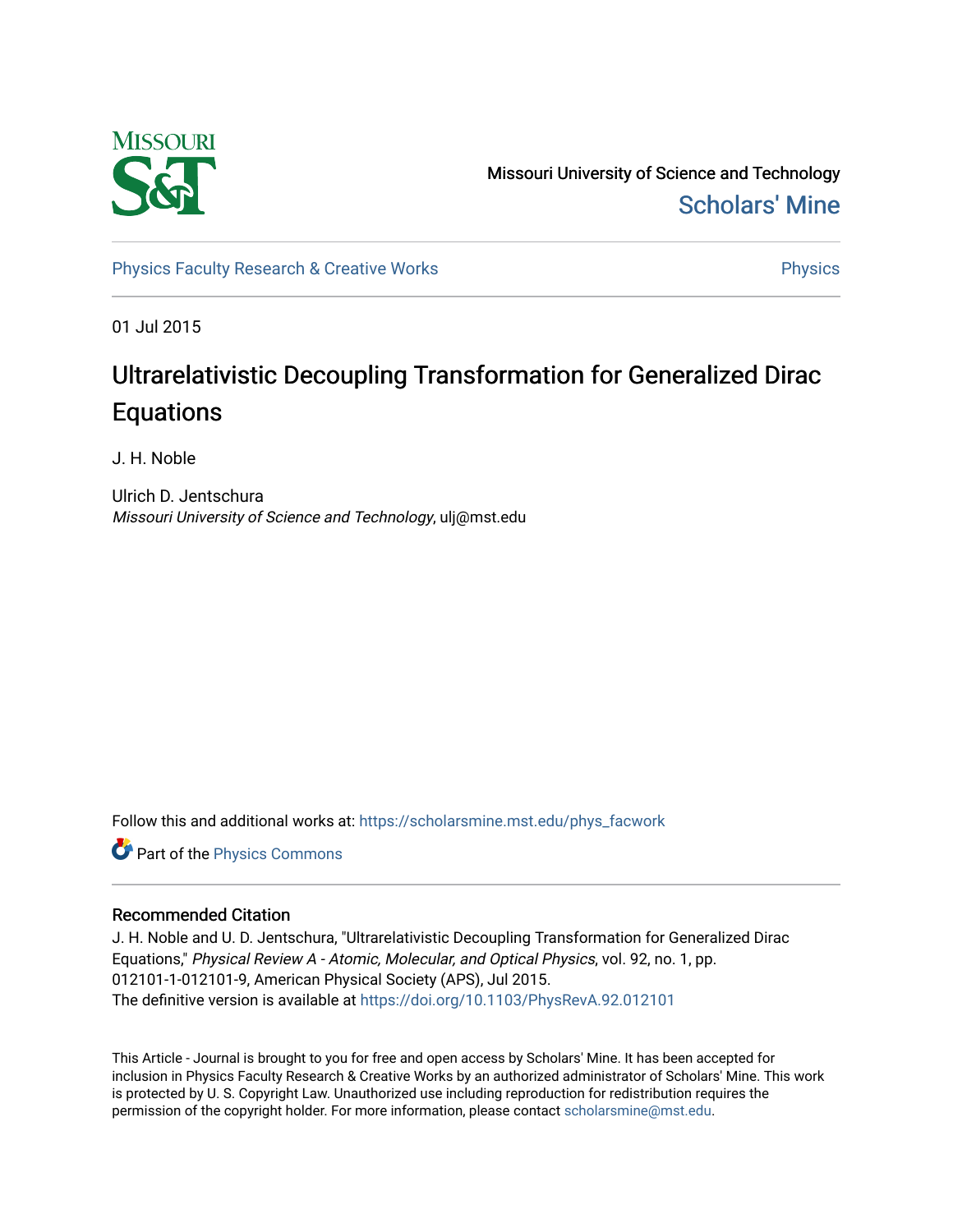# **Ultrarelativistic decoupling transformation for generalized Dirac equations**

J. H. Noble and U. D. Jentschura\*

*Department of Physics, Missouri University of Science and Technology, Rolla, Missouri 65409, USA*

(Received 7 May 2015; published 2 July 2015)

The Foldy-Wouthuysen transformation is known to uncover the nonrelativistic limit of a generalized Dirac Hamiltonian, lending an intuitive physical interpretation to the effective operators within Schrödinger-Pauli theory. We here discuss the opposite, ultrarelativistic limit which requires the use of a fundamentally different expansion where the leading kinetic term in the Dirac equation is perturbed by the mass of the particle and other interaction (potential) terms, rather than vice versa. The ultrarelativistic decoupling transformation is applied to free Dirac particles (in the Weyl basis) and to high-energy tachyons, which are faster-than-light particles described by a fully Lorentz-covariant equation. The effective gravitational interactions are found. For tachyons, the dominant gravitational interaction term in the high-energy limit is shown to be attractive and equal to the leading term for subluminal Dirac particles (tardyons) in the high-energy limit.

DOI: [10.1103/PhysRevA.92.012101](http://dx.doi.org/10.1103/PhysRevA.92.012101) PACS number(s): 03*.*65*.*Pm*,* 11*.*10*.*−z*,* 04*.*25*.*dg*,* 95*.*36*.*+x

# **I. INTRODUCTION**

The Foldy-Wouthuysen transformation [\[1\]](#page-9-0) is an established method, used to calculate the nonrelativistic limit of effective Hamiltonians describing spin-1*/*2 particles. The procedure has been applied with good effect to the Dirac-Coulomb Hamiltonian  $[2,3]$ , uncovering the fine-structure terms for atomic levels, notably, the zitterbewegung term, and the Russell-Saunders (spin-orbit) coupling (Thomas precession). Recently, the analog of the Russell-Saunders coupling in a gravitational field (the Fokker precession, see Refs. [\[4–6\]](#page-9-0)) has been recovered from the gravitationally coupled Dirac Hamiltonian, which is referred to as the Dirac-Schwarzschild Hamiltonian [\[5\]](#page-9-0).

The Foldy-Wouthuysen program, in its original form [\[1\]](#page-9-0), is inherently perturbative in nature. In a typical case, the structure of a generalized Dirac Hamiltonian is given as  $\vec{\alpha} \cdot \vec{p} + \beta m + \delta H$  (in the standard Dirac representation of the Clifford algebra, see Appendix  $\bf{A}$ ). Here, the "dominant" term is taken as  $\beta m$ , where  $\beta$  is the 4 × 4 Dirac  $\beta$  matrix,  $\vec{\alpha} \cdot \vec{p}$  is the kinetic operator ( $\vec{\alpha}$  is the vector of Dirac  $\alpha$ matrices, and  $\vec{p}$  is the momentum operator), and  $\delta H$  contains the potential terms. One then expands about a Dirac particle "at rest," with the dominant term given by the "rest mass" term *βm*. The Foldy-Wouthuysen procedure then uncovers the leading nonrelativistic kinetic term  $\vec{\alpha} \cdot \vec{p} \rightarrow \vec{p}^2/(2m) + \cdots$ and transforms the potential terms  $\delta H$  into a form where the operators acquire an intuitive physical interpretation. At some risk to oversimplification, one can say that the Foldy-Wouthuysen transformation applies to the regime  $|\vec{\alpha} \cdot \vec{p}| \ll$  $|\beta m|$ , and  $|\delta H| \ll |\beta m|$ .

In some cases, such as for a free Dirac particle [\[2\]](#page-9-0), it is sometimes possible to perform the transformation without any perturbative expansion in the momenta or other expansion parameters. There have been attempts to generalize the idea of a nonperturbative method to more general Hamiltonians, and a set of interesting identities has been derived [\[7\]](#page-9-0). However, the alternative Foldy-Wouthuysen transformation [\[7\]](#page-9-0) suffers from an explicit breaking of the parity symmetry in the transformation, which involves the fifth current, and is known to produce

spurious parity-breaking terms in a number of applications, e.g., to the Dirac-Coulomb Hamiltonian (for an overview, see Refs. [\[6,8,9\]](#page-9-0)). In general, nonperturbative methods (in the momenta of the Dirac particles) can only be applied when considerable additional information is available for a specific Hamiltonian under investigation, and when additional approximations are made, e.g., to neglect terms of second order and higher in the field strengths [see Eq. (21) of Ref. [\[10\]](#page-9-0)].

The subject of the current paper is the opposite perturbation expansion, namely, perturbation theory of a Dirac Hamiltonian about the ultrarelativistic limit. This expansion has to follow a fundamentally different paradigm; in the ultrarelativistic limit, mass terms and potential terms are suppressed in comparison to the kinetic term; the expansion is valid in the regime  $|\beta m| \ll$  $|\vec{\alpha} \cdot \vec{p}|$ , and  $|\delta H| \ll |\vec{\alpha} \cdot \vec{p}|$ . Ultrarelativistic particles are best described in the helicity basis [Chap. 23 of Ref. [\[11\]](#page-9-0)], while in fact, the solutions of the free Dirac equation approach those of the Weyl equation in the massless limit (see Chap. 2.4.3 on p. 87 of Ref. [\[3\]](#page-9-0)). The Weyl equation describes massless spin-1*/*2 particles, which transform under the fundamental  $(\frac{1}{2}, 0)$  representation of the Lorentz group and travel exactly at the speed of light (these are the "neutrinos in the original Standard Model").

Inspired in part by previous works on related subjects [\[12–15\]](#page-9-0), we here investigate the ultrarelativistic decoupling transformation with a special emphasis on the gravitational coupling of a particle to a central gravitational field, aiming for a complete diagonalization of the Hamiltonian in bisspinor space, in the ultrarelativistic limit. To this end, in Sec. [II,](#page-2-0) we briefly recall the underlying covariant formalism, distinguishing the case of a "normal" (subluminal) Dirac particle from a particle described by the tachyonic Dirac equation [\[4–6\]](#page-9-0). The latter equation describes faster-than-light particles, still in a fully Lorentz-covariant formalism [\[16\]](#page-9-0). The ultrarelativistic limit specifically is relevant to tachyons because these particles cannot travel slower than light; they remain superluminal upon Lorentz transformation [\[17–21\]](#page-9-0). In the ultrarelativistic limit, the particle's speed approaches the light cone and the influence of tardyonic as well as tachyonic mass terms are suppressed in comparison to the kinetic terms. In Sec. [III,](#page-3-0) the ultrarelativistic decoupling transformation is applied to gravitationally coupled tardyonic and tachyonic particles. Conclusions are reserved for Sec. [IV.](#page-5-0)

<sup>\*</sup>ulj@mst.edu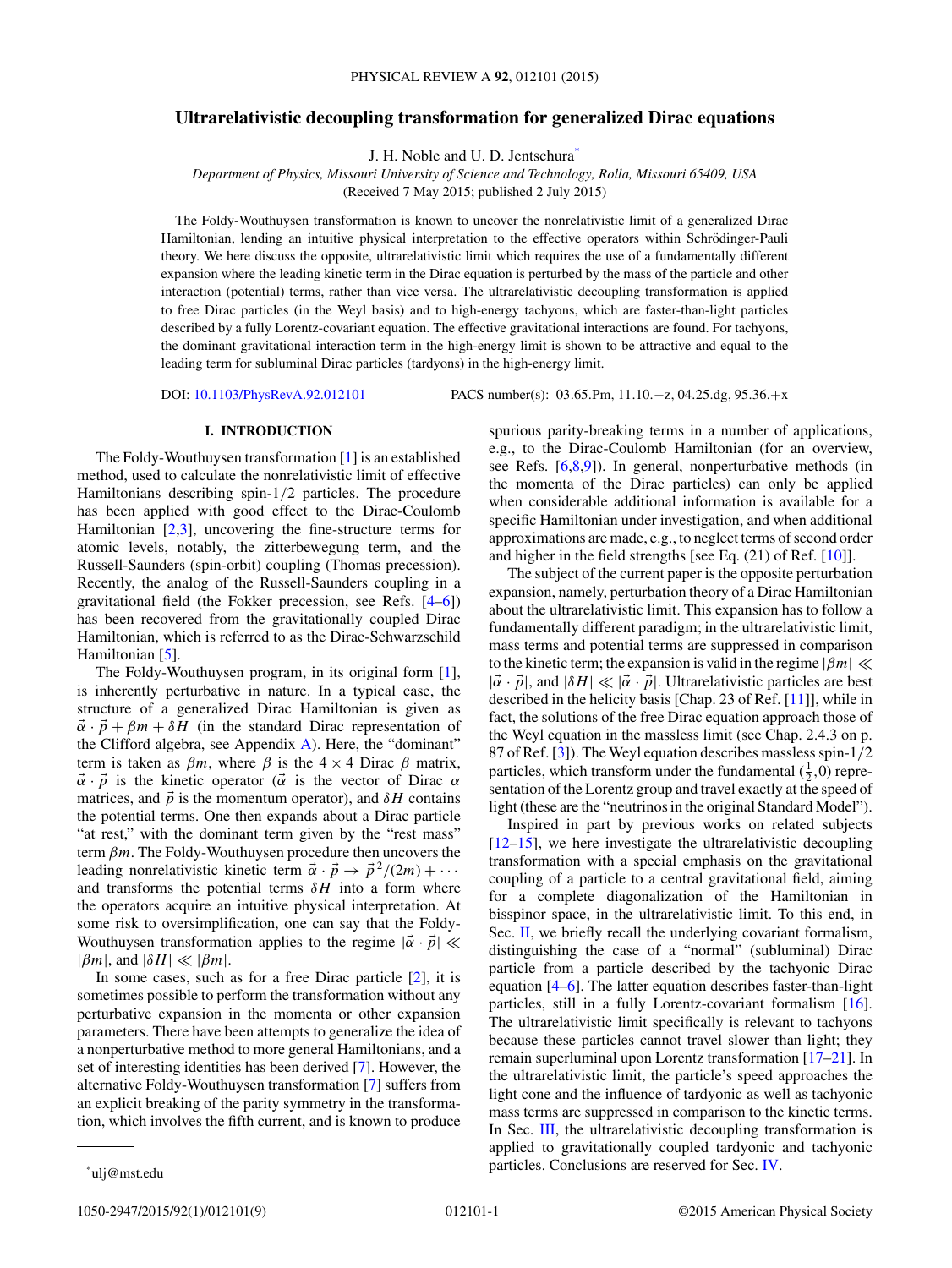# **II. FREE PARTICLES**

#### **A. Free tardyonic transformation**

<span id="page-2-0"></span>In principle it is well known that the Weyl equation, which describes a massless spin-1*/*2 particle, splits into two equations, describing a left-handed and a right-handed spinor (see Chap. 23 of Ref. [\[11\]](#page-9-0) and p. 87 of Ref. [\[3\]](#page-9-0)),

$$
i \partial_t \psi_L = H_L \psi_L, \quad H_L = -\vec{\sigma} \cdot \vec{p}, \tag{1}
$$

$$
i \partial_t \psi_R = H_R \psi_R, \quad H_R = \vec{\sigma} \cdot \vec{p}, \tag{2}
$$

The Weyl equations break parity; a left-handed spinor transforms into a right-handed solution under the parity operation. However, it is well known that the Dirac equation, whose bispinor solutions are constructed by stacking the helicity spinors on top of each other, conserves parity [\[22\]](#page-9-0).

The massless equation, in turn, corresponds to the ultrarelativistic limit for a massive Dirac particle; we would thus expect that the Dirac equation splits into two equations, describing left- and right-handed Weyl spinors, in this limit. Thus, if we are to recover the massless (Weyl) limit, plus corrections, from the Dirac equation, then we need to necessarily invoke a parity-breaking transformation. We start from the free Dirac Hamiltonian

$$
H_{\rm FD} = \vec{\alpha} \cdot \vec{p} + \beta m = \begin{pmatrix} m & \vec{\sigma} \cdot \vec{p} \\ \vec{\sigma} \cdot \vec{p} & -m \end{pmatrix}
$$
 (3)

and invoke the following unitary, parity-breaking transformation

$$
U = \frac{1}{\sqrt{2}} (1 - \beta \gamma^5), \quad U^{-1} = U^{T} = \frac{1}{\sqrt{2}} (1 + \beta \gamma^5), \quad (4)
$$

which transforms  $H_{\text{FD}}$  into  $\mathbf{H}_{\text{FD}} = U H_{\text{FD}} U^{-1}$ ,

$$
\mathbf{H}_{\mathrm{FD}} = -\beta \vec{\Sigma} \cdot \vec{p} + \gamma^5 m = \begin{pmatrix} -\vec{\sigma} \cdot \vec{p} & m \\ m & \vec{\sigma} \cdot \vec{p} \end{pmatrix} . \tag{5}
$$

The initial rotation with the *U* matrix corresponds to a change of the basis of the Dirac algebra, into the so-called Weyl basis (see Appendix [A\)](#page-6-0). The mass terms are now off-diagonal and we may try to eliminate them by an ultrarelativistic decoupling (ultrarelativistic Foldy-Wouthuysen) transformation. To this end we define the energy operator

$$
\mathcal{E} = -\vec{\Sigma} \cdot \vec{p},\qquad(6)
$$

and the transformation (see Sec 4.2 of Ref. [\[2\]](#page-9-0) and Sec. 2.2.4 of Ref. [\[3\]](#page-9-0))

$$
S_{\rm FD} = -i \beta \gamma^5 \frac{m}{\mathcal{E}} \Theta, \quad S_{\rm FD}^+ = S_{\rm FD}, \tag{7}
$$

(for a clarification of the operator  $1/\mathcal{E}$ , see Appendix [B\)](#page-6-0) so that the unitary transformation  $U_{FD}$  becomes

$$
U_{\rm FD} = \exp(i \ S_{\rm FD}) = \cos\left(\frac{m \Theta}{|\vec{p}|}\right) + \beta \ \gamma^5 \ \frac{|\vec{p}|}{\mathcal{E}} \sin\left(\frac{m \Theta}{|\vec{p}|}\right). \tag{8}
$$

Choosing  $\Theta$  so that

$$
\cos\left(2\frac{m\,\Theta}{|\vec{p}|}\right) = \frac{|\vec{p}|}{\sqrt{\vec{p}^2 + m^2}},\tag{9a}
$$

$$
\sin\left(2\frac{m\,\Theta}{|\vec{p}|}\right) = \frac{m}{\sqrt{\vec{p}^2 + m^2}}\,,\tag{9b}
$$

one finally obtains

$$
\mathcal{H}_{\rm FD} = U_{\rm FD} \, \mathbf{H}_{\rm FD} \, U_{\rm FD}^{-1} = \frac{\mathcal{E}}{|\vec{p}|} \sqrt{\vec{p}^2 + m^2} \,. \tag{10}
$$

In explicit  $(2 \times 2)$ -matrix subform,

$$
\mathcal{H}_{\text{FD}} = -\beta \frac{\vec{\Sigma} \cdot \vec{p}}{|\vec{p}|} \sqrt{\vec{p}^2 + m^2}
$$
  
= 
$$
\begin{pmatrix} -\frac{\vec{\sigma} \cdot \vec{p}}{|\vec{p}|} \sqrt{\vec{p}^2 + m^2} & 0 \\ 0 & \frac{\vec{\sigma} \cdot \vec{p}}{|\vec{p}|} \sqrt{\vec{p}^2 + m^2} \end{pmatrix}, \quad (11)
$$

it becomes clear that the separation into a left-handed (upper diagonal) and a right-handed (lower diagonal) Hamiltonian has been achieved.

The eigenstates of the Hamiltonian (10) fulfill

$$
i \partial_t \psi_i(t, \vec{r}) = \mathcal{H}_{FD} \psi_i(t, \vec{r}), \quad i = 1, 2, 3, 4. \tag{12a}
$$

The first two solutions can be written as

$$
\psi_1(t,\vec{r}) = \begin{pmatrix} a_{-}(\vec{k}) \\ 0 \end{pmatrix} e^{-iE t + i\vec{k}\cdot\vec{r}}, \quad H_{\text{FD}} \psi_1 = E \psi_1, \quad (12b)
$$

$$
\psi_2(t,\vec{r}) = \begin{pmatrix} a_{-}(\vec{k}) \\ 0 \end{pmatrix} e^{iE t - i\vec{k}\cdot\vec{r}}, \quad H_{\text{FD}} \psi_2 = -E \psi_2. \quad (12c)
$$

The physical momentum is  $\vec{k}$ , and the helicity eigenvalue is negative for both solutions,  $\vec{\Sigma} \cdot \hat{k} \psi_{1,2} = -\psi_{1,2}$ , and  $E =$  $\sqrt{\vec{k}^2 + m^2}$  (here,  $\hat{k}$  is the unit vector in the  $\vec{k}$  direction). The solution  $\psi_2$  describes an antiparticle. The two solutions of right-handed helicity are

$$
\psi_3(t,\vec{r}) = \begin{pmatrix} 0 \\ a_+(\vec{k}) \end{pmatrix} e^{-iE\,t + i\,\vec{k}\cdot\vec{r}}, \quad H_{\text{FD}}\,\psi_3 = E\,\psi_3 \,, \quad (12d)
$$

$$
\psi_4(t,\vec{r}) = \begin{pmatrix} 0 \\ a_+(\vec{k}) \end{pmatrix} e^{iE\,t - i\,\vec{k}\cdot\vec{r}}, \quad H_{\text{FD}}\,\psi_4 = -E\,\psi_4. \quad (12e)
$$

The helicity is positive for these two solutions,  $\vec{\Sigma} \cdot \hat{k} \psi_{3,4} =$  $\psi_{3,4}$ , with  $\psi_4$  describing an antiparticle. The eigenvalues of the *E* operator for  $\psi_{1,2,3,4}$  are  $E, -E, -E, E$ , respectively. If we apply the formalism to a Dirac neutrino, then  $\psi_1$  would describe a left-handed neutrino, and  $\psi_2$  would describe a lefthanded antineutrino, whereas  $\psi_3$  and  $\psi_4$  would describe righthanded neutrinos and right-handed antineutrinos, respectively. For completeness, we recall the form of the helicity spinors [\[3\]](#page-9-0),

$$
a_{+}(\vec{k}) = \begin{pmatrix} \cos\left(\frac{\theta}{2}\right) \\ \sin\left(\frac{\theta}{2}\right)e^{i\varphi} \end{pmatrix},\tag{13a}
$$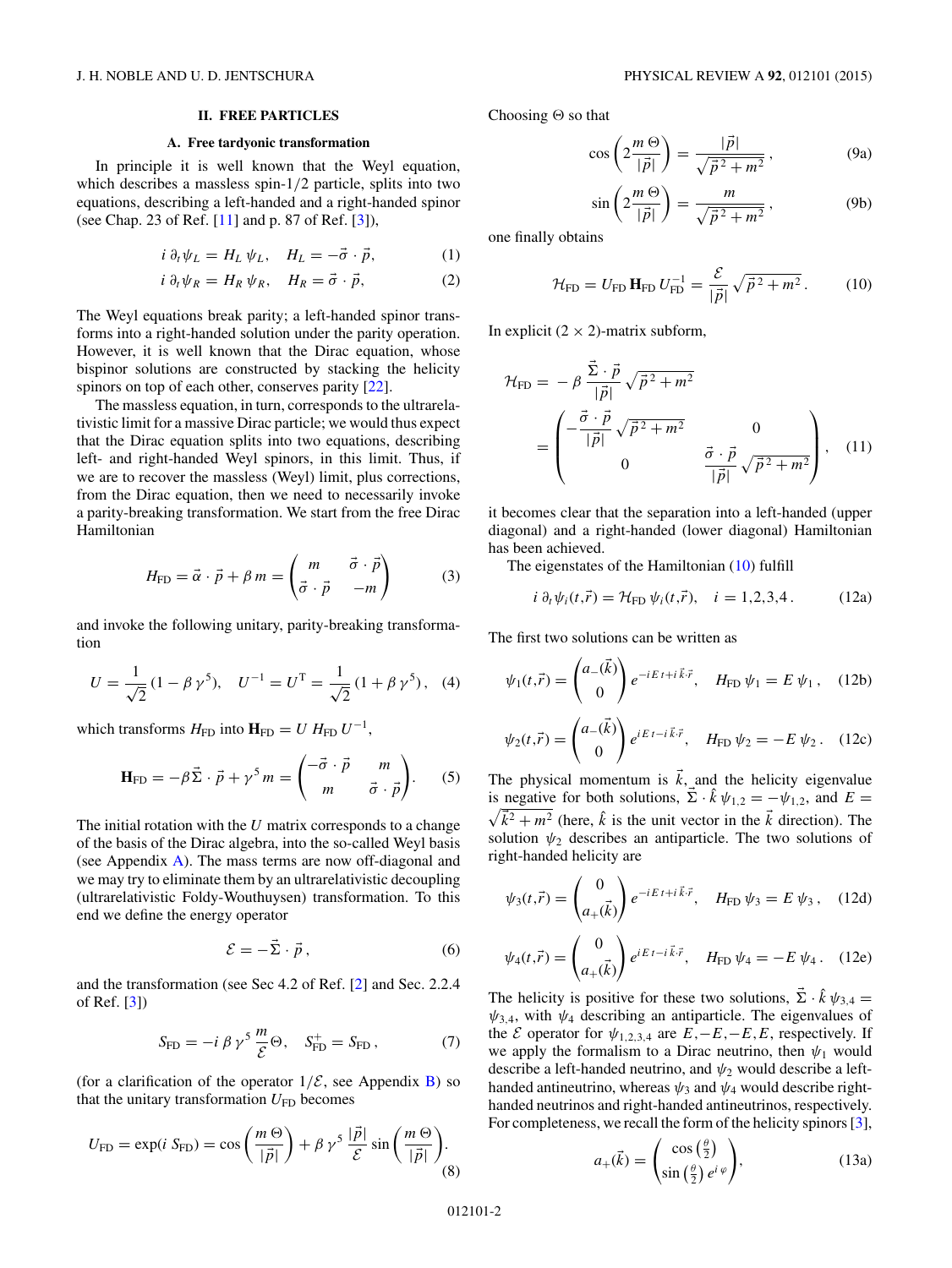$$
a_{-}(\vec{k}) = \begin{pmatrix} -\sin\left(\frac{\theta}{2}\right)e^{-i\varphi} \\ \cos\left(\frac{\theta}{2}\right) \end{pmatrix}.
$$
 (13b)

<span id="page-3-0"></span>where  $\theta$  and  $\varphi$  are the polar and azimuthal angles of the  $\vec{k}$ vector.

#### **B. Free tachyonic transformation**

As we have just shown, one may accomplish an exact diagonalization (in spinor space) of the free Dirac Hamiltonian using the ultrarelativistic decoupling transformation. However, one might counter argue that this result is in principle familiar: An exact diagonalization can also be accomplished using the Foldy-Wouthuysen transformation (in its original form) for the free Dirac Hamiltonian (see Sec. 4.2 of Ref. [\[2\]](#page-9-0)). The ultrarelativistic transform leads to a form which asymptotically is equal to the Weyl Hamiltonian (helicity basis) of a massless particle, as it should be (in the ultrarelativistic limit). Here we shall make the point that unlike the original Foldy-Wouthuysen transform, which can only be applied to tardyons, the ultrarelativistic decoupling can also be used for Lorentz-invariant tachyons [\[16,23,24\]](#page-9-0), whose velocity remains superluminal upon Lorentz transformation [\[17–21\]](#page-9-0).

A few general remarks on tachyonic spin-1*/*2 particles might be in order. The tachyonic neutrino hypothesis remains one of the driving forces behind the study of the tachyonic Dirac equation [\[16\]](#page-9-0). The algebraic structures underlying the tachyonic spin-1*/*2 equation have recently been studied in greater depth (see Refs. [\[24–28\]](#page-9-0) and references therein). Pertinent potentially relevant astrophysical observations have recently been recorded in Refs. [\[29–32\]](#page-9-0); other theoretical studies concern Dirac equations with Lorentz-violating terms which can lead to superluminal propagation for neutrinos [\[33,34\]](#page-9-0). The tachyonic Dirac Hamiltonian has recently been identified as a pseudo-Hermitian ("γ<sup>5</sup>-Hermitian") Hamiltonian in Ref. [\[24\]](#page-9-0). Independent of the phenomenological relevance of the concept of tachyons, the current section of our paper and Sec. [III B](#page-5-0) demonstrate that it is possible to uncover the leading terms of generalized pseudo-Hermitian [\[35–39\]](#page-9-0) Dirac Hamiltonians in the ultrarelativistic limit using the relativistic decoupling transformation.

The accepted generalized Dirac Hamiltonian for a free tachyonic Dirac particle is given as [\[16,23,24\]](#page-9-0)

$$
H_{\rm TD} = \vec{\alpha} \cdot \vec{p} + \beta \gamma^5 m \,, \tag{14}
$$

which is  $\gamma^5$ -Hermitian,  $H_{\text{TD}} = \gamma^5 H_{\text{TD}}^+ \gamma^5$ . We then follow the same procedure outlined in Sec. [II A,](#page-2-0) and begin by performing the initial rotation  $U$  [see Eq.  $(4)$ ], giving us

$$
\mathbf{H}_{\rm TD} = U H_{\rm TD} U^{-1} = \beta \mathcal{E} + \beta \gamma^5 m \,. \tag{15}
$$

The Hamiltonian  $\mathbf{H}_{\text{TD}}$  is  $\beta$ -Hermitian, i.e.,  $\mathbf{H}_{\text{TD}} = \beta \mathbf{H}_{\text{TD}}^+ \beta$ . Here,  $\beta$  is the Dirac  $\beta$  matrix which takes the role of the  $\gamma^5$  matrix in the Weyl representation (see Appendix [A\)](#page-6-0). The  $\beta$ -Hermitian operator  $S_{\text{TD}}$  in this case reads as

$$
S_{\rm TD} = -i\beta \frac{\beta \gamma^5 m}{\mathcal{E}} \Theta = -i\gamma^5 \frac{m}{\mathcal{E}} \Theta, \quad S_{\rm TD} = \beta S_{\rm TD}^+ \beta.
$$
\n(16)

The transformation

$$
U_{\rm TD} = \exp(i S_{\rm TD}) = \cosh\left(\frac{m}{|\vec{p}|}\Theta\right) + \gamma^5 \frac{|\vec{p}|}{\mathcal{E}} \sinh\left(\frac{m}{|\vec{p}|}\Theta\right)
$$
(17)

fulfills the identity

$$
U_{\rm TD}^+ \beta U_{\rm TD} = \exp(i S_{\rm TD}) \beta \exp(i S_{\rm TD}) = \beta \,, \qquad (18)
$$

i.e., it is  $\beta$ -unitary. It therefore conserves the pseudo-Hermitian scalar product *ψ*|*β*|*φ*. Choosing [redefining, see Eq. [\(9\)](#page-2-0)]  so that

$$
\cosh\left(2\frac{m\,\Theta}{|\vec{p}|}\right) = \frac{|\vec{p}|}{\sqrt{\vec{p}^2 - m^2}},\qquad(19a)
$$

$$
\sinh\left(2\frac{m\,\Theta}{|\vec{p}|}\right) = \frac{m}{\sqrt{\vec{p}^2 - m^2}}\,,\tag{19b}
$$

one obtains

$$
\mathcal{H}_{\rm TD} = U_{\rm TD} \mathbf{H}_{\rm TD} U_{\rm TD}^{-1} = \beta \frac{\mathcal{E}}{|\vec{p}|} \sqrt{\vec{p}^2 - m^2} \,. \tag{20}
$$

This amounts to the exact ultrarelativistic decoupling transformation of the free tachyonic Hamiltonian, in the helicity ("Weyl") basis. This basis has been shown to lead to a very efficient description of the tachyonic bispinor solu-tions [\[23,28,40\]](#page-9-0). The Taylor series expansion of  $\mathcal{H}_{\text{TD}}$  gives rise to the terms

$$
\mathcal{H}_{\text{TD}} \approx \beta \left( \mathcal{E} - \frac{m^2}{2\mathcal{E}} - \frac{m^4}{8\mathcal{E}^3} \right)
$$
  
= 
$$
- \beta \vec{\Sigma} \cdot \vec{p} \left( 1 - \frac{m^2}{2|\vec{p}|^2} - \frac{m^4}{8|\vec{p}|^4} \right), \qquad (21)
$$

which are the correction terms in the high-energy limit. For the tachyonic case, the eigenstates of the Hamiltonian (20) are still given by Eq. [\(12\)](#page-2-0), but one has to replace  $E = \sqrt{k^2 + m^2} \rightarrow$  $\sqrt{\vec{k}^2 - m^2}$ , in the sense of the tachyonic dispersion relation.

# **III. TRANSFORMATION WITH GRAVITATIONAL COUPLING**

#### **A. Gravitational tardyonic transformation**

The study of the gravitationally coupled Dirac equation, for massless particles, was initiated by the question of how the neutrinos (assumed by symmetry to be strictly massless in the original standard model) interact with gravitational fields [\[41\]](#page-9-0). We follow this route and start from the gravitationally coupled Dirac-Schwarzschild Hamiltonian [\[5\]](#page-9-0)

$$
H_{\rm DS} = \frac{1}{2} \left\{ \vec{\alpha} \cdot \vec{p}, 1 - \frac{r_s}{r} \right\} + \beta m \left( 1 - \frac{r_s}{2r} \right). \tag{22}
$$

After the initial transformation into the Weyl basis, one finds for  $H_{DS} = U H_{DS} U_1^{-1}$  [see Eq. [\(4\)](#page-2-0)]

$$
\mathbf{H}_{\text{DS}} = \frac{\beta}{2} \left\{ \mathcal{E}, 1 - \frac{r_s}{r} \right\} + \gamma^5 m \left( 1 - \frac{r_s}{2r} \right)
$$

$$
= \begin{pmatrix} -\frac{1}{2} \left\{ \vec{\sigma} \cdot \vec{p}, 1 - \frac{r_s}{r} \right\} & m \left( 1 - \frac{r_s}{2r} \right) \\ m \left( 1 - \frac{r_s}{2r} \right) & \frac{1}{2} \left\{ \vec{\sigma} \cdot \vec{p}, 1 - \frac{r_s}{r} \right\} \end{pmatrix} . \tag{23}
$$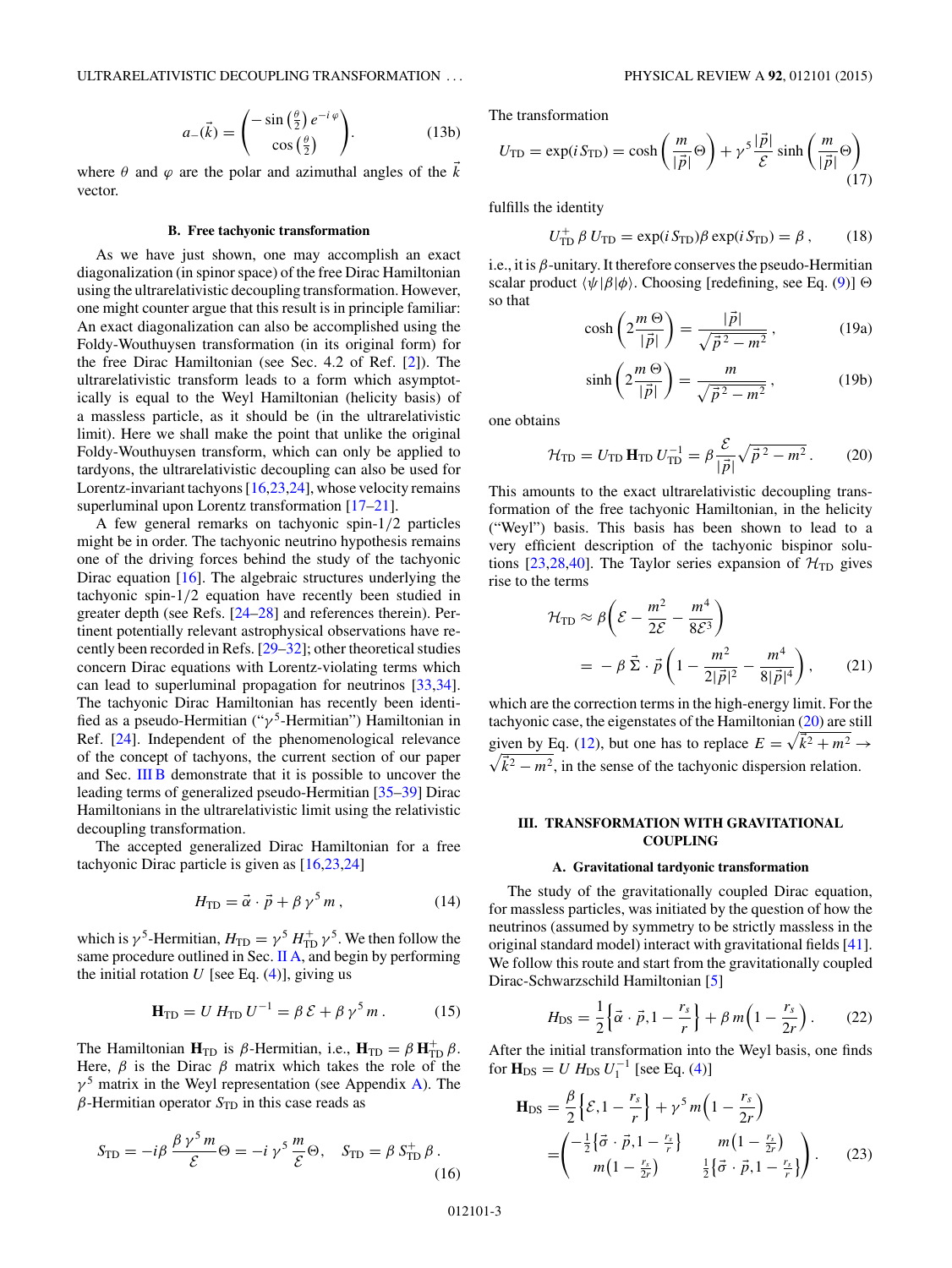<span id="page-4-0"></span>To proceed with the ultrarelativistic decoupling transformation, we identify the odd part  $\mathcal{O}_{DS}$  of  $\mathbf{H}_{DS}$  and define

$$
\mathcal{O}_{\rm DS} = \gamma^5 m \left( 1 - \frac{r_s}{2r} \right), \quad \mathcal{S}_{\rm DS} = -i \frac{\beta}{4} \left\{ \mathcal{O}_{\rm DS}, \frac{1}{\mathcal{E}} \right\}, \tag{24}
$$

where  $S_{DS}$  is Hermitian. The unitary transformation  $U_{DS}$  =  $\exp(i S_{DS})$  is applied to calculate  $H_{DS} = U_{DS} H_{DS} U_{DS}^{-1}$ , perturbatively,

$$
\mathbf{H}'_{\text{DS}} \approx \mathbf{H}_{\text{DS}} + \frac{i^1}{1!} [S_{\text{DS}}, \mathbf{H}_{\text{DS}}] + \frac{i^2}{2!} [S_{\text{DS}}, [S_{\text{DS}}, \mathbf{H}_{\text{DS}}]] + \cdots, \tag{25}
$$

which is a series of nested commutators, as with the classic Foldy-Wouthuysen transformation [\[1\]](#page-9-0). In the following, we carry the calculation to first order in the Schwarzschild radius  $r<sub>s</sub>$  (first order in *G*) and keep inverse powers of  $\mathcal E$  up to order  $1/\mathcal{E}$ , but not higher.

It is advantageous to write the Hamiltonian  $(23)$  as

$$
\mathbf{H}_{\mathrm{DS}} = \beta \mathcal{E} - \frac{\beta}{2} \left\{ \mathcal{E}, \frac{r_s}{r} \right\} + \mathcal{O}_{\mathrm{DS}}. \tag{26}
$$

The first commutator is given as

$$
[S_{\text{DS}}, \mathbf{H}_{\text{DS}}] = [S_{\text{DS}}, \beta \mathcal{E}] - \left[S_{\text{DS}}, \frac{\beta}{2} \left\{ \mathcal{E}, \frac{r_s}{r} \right\} \right] + [S_{\text{DS}}, \mathcal{O}_{\text{DS}}].
$$
\n(27)

Let us investigate the first commutator  $[S_{DS}, \beta \mathcal{E}]$ , for which one finds after a somewhat tedious calculation,

$$
[S_{\rm DS}, \beta \mathcal{E}] = i\mathcal{O}_{\rm DS} + \frac{i}{4} \frac{1}{\mathcal{E}} [\mathcal{E}, [\mathcal{E}, \mathcal{O}_{\rm DS}]] \frac{1}{\mathcal{E}},\qquad(28)
$$

where the double commutator is proportional to a threedimensional Dirac-*δ* function plus a spin-orbit coupling term,

$$
[\mathcal{E}, [\mathcal{E}, \mathcal{O}_{DS}]] = -2\pi r_s \,\delta^{(3)}(\vec{r}) - r_s \frac{\vec{\Sigma} \cdot \vec{L}}{r^3},\qquad(29)
$$

which is of order unity in the expansion in inverse powers of  $\mathcal{E}$ . Despite the fact that the double commutator has two instances of the operator  $\mathcal{E}$ , the commutators ensure that these instances of  $\mathcal E$  act *only* on  $\mathcal O_{\text{DS}}$ , and *not* on the reference state wave function, which would otherwise generate powers of  $\mathcal{E}$ . For the operator  $\mathcal E$  (or the inverse thereof) to be the "dominant term," it must operate on a wave function describing a high-energy particle. Thus

$$
\frac{1}{\mathcal{E}}\left[\mathcal{E},\left[\mathcal{E},\mathcal{O}_{\mathrm{DS}}\right]\right]\frac{1}{\mathcal{E}}=\mathcal{O}\left(\frac{1}{\mathcal{E}^2}\right)\to 0.\tag{30}
$$

Alternatively, one may observe that when using the Weyl free spinors given in Eq. [\(12\)](#page-2-0) as reference states, the expectation values of both the Dirac-*δ* function and the spin-orbit coupling term  $(\vec{\Sigma} \cdot \vec{L}/r^3)$  vanish for both diagonal as well as offdiagonal matrix elements. In conclusion, to the order relevant for our investigation, we can replace

$$
[S_{\rm DS}, \beta \mathcal{E}] \to i\mathcal{O}_{\rm DS} \tag{31}
$$

in our approximation. This relation ensures the odd terms will be canceled out to the first order in  $\mathcal{O}_{DS}$  when calculating the transformed Hamiltonian  $H_{DS}$  according to Eq. (25). One also

establishes that

$$
\[S_{\rm DS}, \frac{\beta}{2} \left\{ \mathcal{E}, \frac{r_s}{r} \right\} \] = i \gamma^5 m \frac{r_s}{r},\tag{32a}
$$

$$
[S_{\text{DS}}, \mathcal{O}_{\text{DS}}] = i \beta \left( -\frac{m^2}{\mathcal{E}} + \frac{1}{2} m^2 \left\{ \frac{1}{\mathcal{E}}, \frac{r_s}{r} \right\} \right), \quad (32b)
$$

so that the first commutator becomes

$$
[S_{\text{DS}}, \mathbf{H}_{\text{DS}}] = i \left( \mathcal{O}_{\text{DS}} + \gamma^5 m \frac{r_s}{r} - \beta \frac{m^2}{\mathcal{E}} + \frac{\beta m^2}{2} \left\{ \frac{1}{\mathcal{E}}, \frac{r_s}{r} \right\} \right). \tag{33}
$$

The double commutator is then

$$
[S_{\text{DS}}, [S_{\text{DS}}, \mathbf{H}_{\text{DS}}]] = i \left( [S_{\text{DS}}, \mathcal{O}_{\text{DS}}] + \left[ S_{\text{DS}}, \gamma^5 m \frac{r_s}{r} \right] - \left[ S_{\text{DS}}, \beta \frac{m^2}{\mathcal{E}} \right] + \left[ S, \frac{\beta m^2}{2} \left\{ \frac{1}{\mathcal{E}}, \frac{r_s}{r} \right\} \right] \right), \tag{34}
$$

where the first term is known from Eq. (32b). The other relevant commutators are

$$
\[S_{\text{DS}}, \gamma^5 m \frac{r_s}{r}\] = i\beta \frac{m^2}{2} \left\{ \frac{1}{\mathcal{E}}, \frac{r_s}{r} \right\},\qquad(35a)
$$

$$
-\left[S_{\text{DS}}, \beta \frac{m^2}{\mathcal{E}}\right] = \mathcal{O}\left(\frac{1}{\mathcal{E}^2}\right) \to 0, \quad (35b)
$$

$$
\left[S_{\text{DS}}, \frac{1}{2} \beta m^2 \left\{ \frac{1}{\mathcal{E}}, \frac{r_s}{r} \right\} \right] = \mathcal{O}\left(\frac{1}{\mathcal{E}^2}\right) \to 0. \tag{35c}
$$

We then have

$$
[S_{\text{DS}},[S,\mathbf{H}_{\text{DS}}]] = \beta \frac{m^2}{\mathcal{E}} - \beta m^2 \left\{ \frac{1}{\mathcal{E}}, \frac{r_s}{r} \right\},\tag{36}
$$

where again we neglect higher-order terms. Because S<sub>DS</sub> carries an inverse power of  $\mathcal{E}$ , we can neglect the triple commutator,

$$
[S_{\text{DS}}, [S_{\text{DS}}, [S_{\text{DS}}, \mathbf{H}_{DS}]]] = \mathcal{O}\left(\frac{1}{\mathcal{E}^2}\right) \to 0. \tag{37}
$$

Thus

$$
\mathbf{H}_{\rm DS}^{\prime} = \mathbf{H}_{\rm DS} + i \left[ S_{\rm DS}, \mathbf{H}_{\rm DS} \right] + \frac{i^2}{2!} \left[ S_{\rm DS}, \left[ S_{\rm DS}, \mathbf{H}_{\rm DS} \right] \right] \n= \beta \left( \mathcal{E} + \frac{m^2}{2\mathcal{E}} - \frac{1}{2} \left\{ \mathcal{E}, \frac{r_s}{r} \right\} \right) + \mathcal{O}_{\rm DS}^{\prime},
$$
\n(38)

where

$$
\mathcal{O}'_{\text{DS}} = -\gamma^5 m \frac{r_s}{r} \,. \tag{39}
$$

The second iteration of the transform with

$$
S'_{\text{DS}} = -i\frac{\beta}{4} \left\{ \mathcal{O}'_{\text{DS}}, \frac{1}{\mathcal{E}} \right\}, \quad U'_{\text{DS}} = \exp(iS'_{\text{DS}}), \tag{40}
$$

will serve only to eliminate the remaining odd term. Thus, the final result for  $\mathcal{H}_{DS} = U'_{DS} \mathbf{H}'_{DS} U'^{-1}_{DS}$  reads as

$$
\mathcal{H}_{\text{DS}} = \beta \left( \mathcal{E} + \frac{m^2}{2\mathcal{E}} - \frac{1}{2} \left\{ \mathcal{E}, \frac{r_s}{r} \right\} \right) \tag{41}
$$

for a gravitationally coupled high-energy Dirac particle.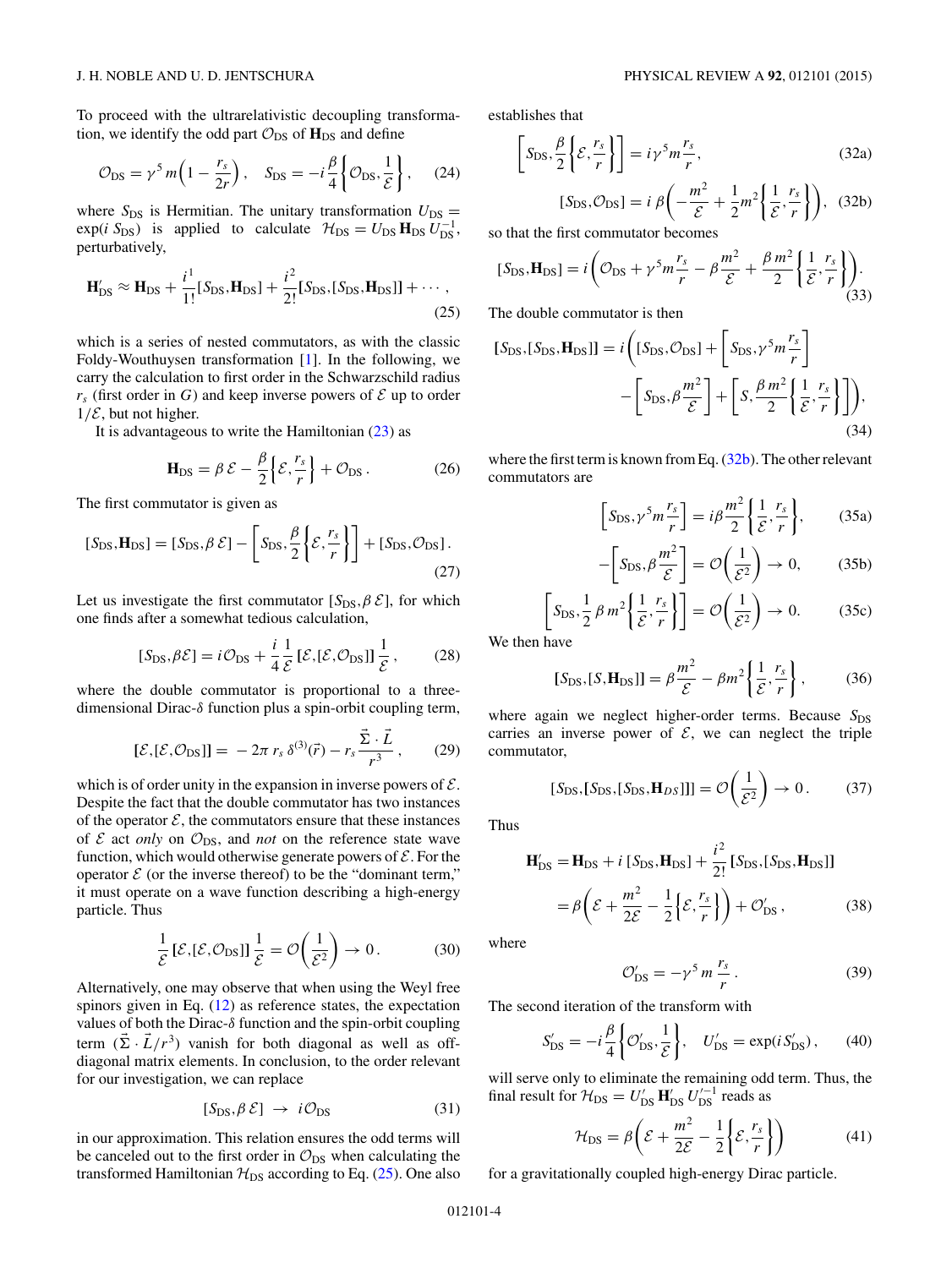#### **B. Gravitational tachyonic transformation**

<span id="page-5-0"></span>We start from the tachyonic, gravitationally coupled (TG) Dirac Hamiltonian derived in Appendix [C,](#page-7-0)

$$
H_{\rm TG} = \frac{1}{2} \left\{ \vec{\alpha} \cdot \vec{p}, \left( 1 - \frac{r_s}{r} \right) \right\} + \beta \gamma^5 m \left( 1 - \frac{r_s}{2r} \right). \tag{42}
$$

The initial rotation into the Weyl basis of the Dirac algebra using the transformation *U* defined in Eq. [\(4\)](#page-2-0) leads to the Hamiltonian  $\mathbf{H}_{TG} = U H_{TG} U^{-1}$ , which reads as

$$
\mathbf{H}_{\text{TG}} = \frac{\beta}{2} \left\{ \mathcal{E}, 1 - \frac{r_s}{r} \right\} + \beta \gamma^5 m \left( 1 - \frac{r_s}{2r} \right)
$$
  
= 
$$
\begin{pmatrix} -\frac{1}{2} \left\{ \vec{\sigma} \cdot \vec{p}, 1 - \frac{r_s}{r} \right\} & m \left( 1 - \frac{r_s}{2r} \right) \\ -m \left( 1 - \frac{r_s}{2r} \right) & \frac{1}{2} \left\{ \vec{\sigma} \cdot \vec{p}, 1 - \frac{r_s}{r} \right\} \end{pmatrix}, \qquad (43)
$$

where  $\mathcal E$  has been defined in Eq. [\(6\)](#page-2-0). One identifies the odd part of the Hamiltonian  $H_{TG}$  and writes

$$
\mathcal{O}_{\text{TG}} = \beta \,\gamma^5 \, m \left( 1 - \frac{r_s}{2r} \right), \quad S_{\text{TG}} = -i \frac{\beta}{4} \left\{ \mathcal{O}_{\text{TG}}, \frac{1}{\mathcal{E}} \right\}. \tag{44}
$$

The  $\beta$ -unitary transformation  $U_{\text{TG}} = \exp(i S_{\text{TG}})$  is applied to calculate  $\mathbf{H}_{\text{TG}}' = U_{\text{TG}} \, \mathbf{H}_{\text{TG}} \, U_{\text{TG}}^{-1}$ , perturbatively,

$$
\mathbf{H}'_{\text{TG}} = \mathbf{H}_{\text{TG}} + \frac{i^1}{1!} [S_{\text{TG}}, \mathbf{H}_{\text{TG}}] + \frac{i^2}{2!} [S_{\text{TG}}, [S_{\text{TG}}, \mathbf{H}_{\text{TG}}]] + \cdots
$$
\n(45)

in full analogy with the Dirac-Schwarzschild Hamiltonian. After a somewhat tedious calculation, neglecting (as before) the Dirac-*δ* and spin-orbit coupling terms, one finds

$$
[S_{\text{TG}}, \beta \mathcal{E}] = i \mathcal{O}_{\text{TG}} , \qquad (46a)
$$

$$
\[ S_{\text{TG}}, \frac{\beta}{2} \left\{ \mathcal{E}, \frac{r_s}{r} \right\} \] = i \; \beta \; \gamma^5 m \, \frac{r_s}{r} \,, \tag{46b}
$$

$$
[S_{\text{TG}}, \mathcal{O}_{\text{TG}}] = i\beta m^2 \frac{1}{\mathcal{E}} - i\beta \frac{m^2}{2} \left\{ \frac{1}{\mathcal{E}}, \frac{r_s}{r} \right\}.
$$
 (46c)

The first commutator becomes

$$
[S_{\text{TG}}, \mathbf{H}_{\text{TG}}] = i \bigg( \mathcal{O}_{\text{TG}} - \beta \gamma^5 m \frac{r_s}{r} + \beta \frac{m^2}{\mathcal{E}} - \frac{\beta m^2}{2} \bigg\{ \frac{1}{\mathcal{E}}, \frac{r_s}{r} \bigg\} \bigg). \tag{47}
$$

The double-nested commutator is

$$
[S_{\text{TG}},[S_{\text{TG}},H]] = i \left( [S_{\text{TG}},\mathcal{O}_{\text{TG}}] - \left[ S_{\text{TG}}, \beta \gamma^5 m \frac{r_s}{r} \right] + \left[ S_{\text{TG}}, \beta \frac{m^2}{\mathcal{E}} \right] - \left[ S_{\text{TG}}, \beta \frac{m^2}{2} \left\{ \frac{1}{\mathcal{E}}, \frac{r_s}{r} \right\} \right] \right),
$$
\n(48)

The last two commutators are of order  $1/\mathcal{E}^2$  and can therefore be neglected. With the help of the result

$$
\[S, \beta \gamma^5 m \frac{r_s}{r}\] = i \frac{\beta m^2}{2} \left\{ \frac{1}{\mathcal{E}}, \frac{r_s}{r} \right\} \tag{49}
$$

and with Eq.  $(46c)$ , one finds

$$
[S_{\text{TG}},[S_{\text{TG}},\mathbf{H}_{\text{TG}}]] = -\beta m^2 \frac{1}{\mathcal{E}} + \beta m^2 \left\{ \frac{1}{\mathcal{E}}, \frac{r_s}{r} \right\}.
$$
 (50)

Thus,

$$
\mathbf{H}'_{\text{TG}} = \mathbf{H}_{\text{TG}} + i \left[ S_{\text{TG}}, \mathbf{H}_{\text{TG}} \right] + \frac{i^2}{2!} \left[ S_{\text{TG}}, \left[ S_{\text{TG}}, \mathbf{H}_{\text{TG}} \right] \right]
$$
\n
$$
= \beta \left( \mathcal{E} + \frac{m^2}{2\mathcal{E}} - \frac{1}{2} \left\{ \mathcal{E}, \frac{r_s}{r} \right\} \right) + \mathcal{O}'_{\text{TG}} , \tag{51}
$$

where

$$
\mathcal{O}_{\text{TG}}' = \beta \gamma^5 m \frac{r_s}{r} \,. \tag{52}
$$

A second transformation with

$$
S'_{\text{TG}} = -i\frac{\beta}{4} \left\{ \mathcal{O}'_{\text{TG}}, \frac{1}{\mathcal{E}} \right\}, \quad U'_{\text{TG}} = \exp(i S'_{\text{TG}}), \tag{53}
$$

eliminates  $\mathcal{O}_{TG}$ , and we obtain the following final result for  $\mathcal{H}_{\text{TG}} = U'_{\text{TG}} \mathbf{H}'_{\text{TG}} U'^{-1}_{\text{TG}},$ 

$$
\mathcal{H}_{\text{TG}} = \beta \bigg( \mathcal{E} - \frac{m^2}{2\mathcal{E}} - \left\{ \frac{\mathcal{E}}{2}, \frac{r_s}{r} \right\} \bigg). \tag{54}
$$

It differs from the result given in Eq. [\(41\)](#page-4-0) only in the sign of the kinetic term  $-m^2/(2\mathcal{E})$ , due to the tachyonic dispersion relation.

# **IV. CONCLUSIONS**

We have studied the ultrarelativistic decoupling transformation for the free Dirac equation (Sec.  $\mathbf{II}(\mathbf{A})$ ), and for the free tachyonic Dirac equation (Sec.  $\overline{I}$  IB). These transformations lead to a full separation of the Dirac equation in the helicity basis. Unlike the exact Foldy-Wouthuysen transformation, which transforms the free Dirac Hamiltonian into the form  $\beta \sqrt{\vec{p}^2 + m^2}$  (see Ref. [\[2\]](#page-9-0)), the ultrarelativistic transformation leads to a separation in the helicity basis, with the transformed Hamiltonian being proportional to  $(-\beta \vec{\Sigma} \cdot \vec{p})$  [see Eqs. [\(10\)](#page-2-0) and [\(20\)](#page-3-0)]. The eigenstates of this Hamiltonian are naturally obtained in the helicity basis [see Eq. [\(12\)](#page-2-0)] and are formally identical (upon a redefinition of the energy parameter  $E$ ) to the eigenstates of the massless Dirac equation (see Chap. 2.4.3 on p. 87 of Ref. [\[3\]](#page-9-0)). The latter eigenstates are known to transform under the fundamental  $(\frac{1}{2}, 0)$  representation of the Lorentz group; the "helicity of the massless spinors does not flip upon a Lorentz transformation." This observation is intimately linked to the fact that massless Dirac spinors describe particles which always move at the speed of light; it is impossible to "overtake" the particle, which otherwise leads to a helicity flip (see Ref. [\[28\]](#page-9-0)).

The initial unitary transformation *U* given in Eq. [\(4\)](#page-2-0) transforms the Dirac equation into the Weyl basis (see Appendix [A\)](#page-6-0), which is naturally identified as the *ultrarelativistic basis* for the description of the Dirac algebra: Namely, the Dirac  $\vec{\alpha}$  matrices are replaced, in the Weyl basis, by matrices  $(-\beta \vec{\Sigma} \cdot \vec{p})$ , which are diagonal in the  $(2 \times 2)$ spinor space and describe the Hamiltonian for a massless Dirac particle. The Dirac and Weyl representations of the Clifford algebra are complementary: In the Dirac basis, the "dominant term" in the Hamiltonian is  $\beta m$ , and the odd (off-diagonal) kinetic terms  $\vec{\alpha} \cdot \vec{p}$  are eliminated by the Foldy-Wouthuysen transformation. In the Weyl basis, the kinetic term  $(-\beta \vec{\Sigma} \cdot \vec{p})$ is diagonal ("dominates" in the ultrarelativistic limit), while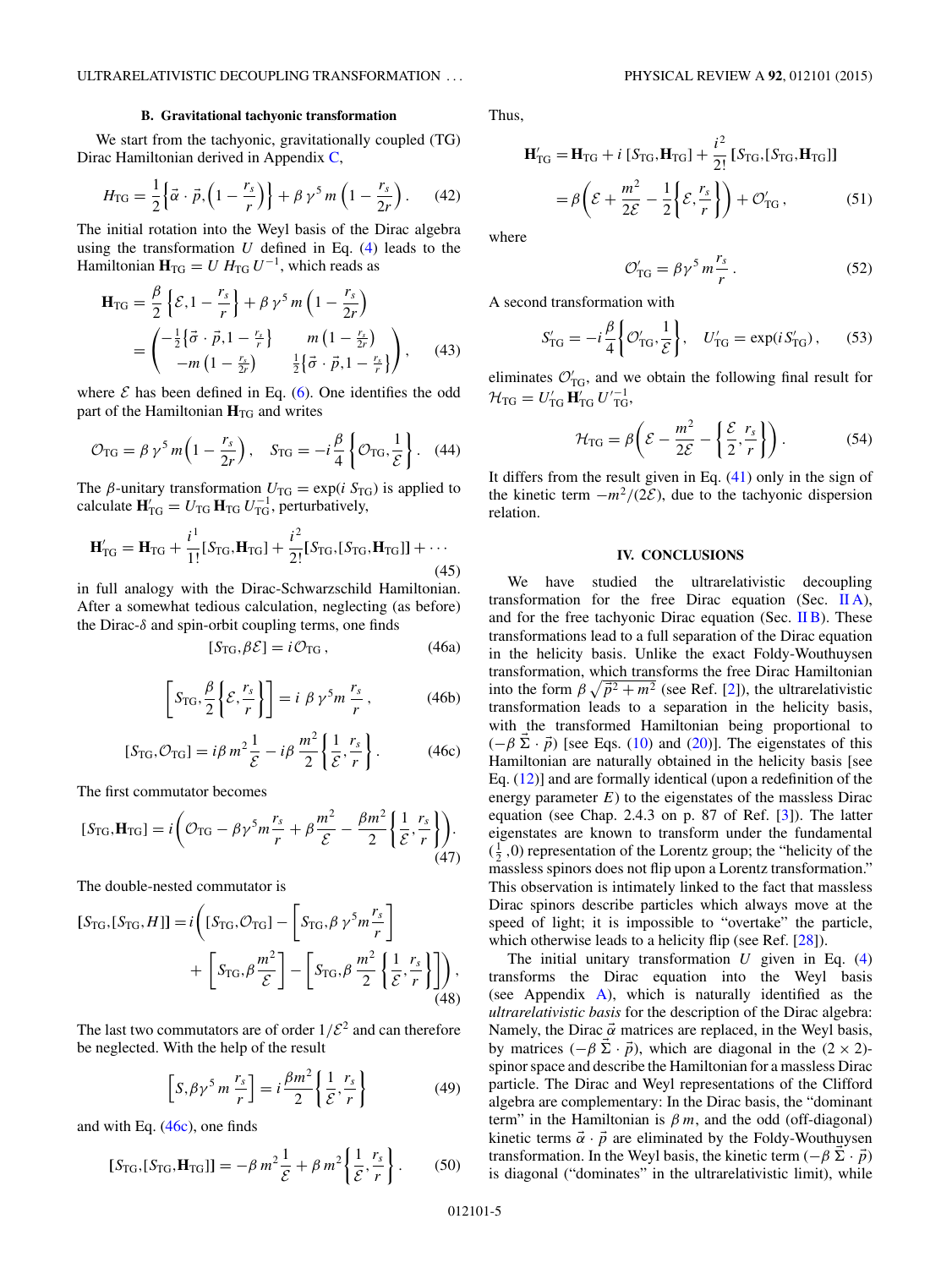<span id="page-6-0"></span>the off-diagonal mass term  $\gamma^5 m$  needs to be eliminated by the ultrarelativistic decoupling transformation.

With gravitational coupling in a central static field, the dominant attractive term is found to be described by the replacement  $\mathcal{E} \to \{\frac{\mathcal{E}}{2}, 1 - \frac{r_s}{r}\}\$  in Eqs. [\(41\)](#page-4-0) and [\(54\)](#page-5-0), where  $\mathcal{E}$ is the energy operator defined in Eq. [\(6\)](#page-2-0). This replacement holds both for tardyons and tachyons and is a consequence of the structure of the Dirac-Schwarzschild Hamiltonian given in Eqs. [\(22\)](#page-3-0) and [\(42\)](#page-5-0). Namely, the dominant interaction in the high-energy limit is given by the anticommutator correction  $\frac{1}{2}$  $\{\vec{\alpha} \cdot \vec{\vec{p}}$ ,  $(1 - \frac{r_s}{r})\}$  in the original Hamiltonians (before ultrarelativistic decoupling) given in Eqs.  $(22)$  and  $(42)$ . The somewhat surprising observation that high-energy tachyons are attracted by gravitational fields finds a natural explanation in the energy-mass equivalence, and in the observation that both tachyons as well as tardyons travel at speeds very close to the speed of light in the high-energy limit. Indeed, the only difference in the effective high-energy Hamiltonians [\(41\)](#page-4-0) and [\(54\)](#page-5-0) lies in the sign of the kinetic term  $\pm m^2/(2\varepsilon)$ , which is due to the changes in the dispersion relation for tardyons as opposed to tachyons. Higher-order corrections to the gravitational coupling are discussed in Appendix [D.](#page-8-0)

The ultrarelativistic decoupling transformation should find applications beyond the description of gravitational interactions, for highly relativistic particles subject to electromagnetic fields, and further applications to "nearly massless" electrons in graphene can be imagined (here, the "speed of light" is replaced by the Fermi velocity  $v_F$ , and dislocation potentials are added "by hand"; see Ref. [\[42\]](#page-9-0)).

# **ACKNOWLEDGMENTS**

This research has been supported by the National Science Foundation (Grants No. PHY-1068547 and No. PHY-1403973).

#### **APPENDIX A: DIRAC AND WEYL BASES**

In the Dirac basis, we have

$$
\vec{\alpha} = \begin{pmatrix} 0 & \vec{\sigma} \\ \vec{\sigma} & 0 \end{pmatrix}, \quad \beta = \begin{pmatrix} \mathbb{1}_{2 \times 2} & 0 \\ 0 & -\mathbb{1}_{2 \times 2} \end{pmatrix}. \tag{A1}
$$

The *γ* matrices in the Dirac basis are  $\gamma^0 = \beta$  and

$$
\vec{\gamma} = \begin{pmatrix} 0 & \vec{\sigma} \\ -\vec{\sigma} & 0 \end{pmatrix}, \quad \gamma^5 = \begin{pmatrix} 0 & \mathbb{1}_{2 \times 2} \\ \mathbb{1}_{2 \times 2} & 0 \end{pmatrix}. \tag{A2}
$$

In the Weyl basis (our convention:  $-\vec{\sigma}$  appears in the upper block)

$$
\vec{\alpha}_{\mathbf{W}} = \begin{pmatrix} -\vec{\sigma} & 0 \\ 0 & \vec{\sigma} \end{pmatrix}, \quad \beta_{\mathbf{W}} = \begin{pmatrix} 0 & \mathbb{1}_{2 \times 2} \\ \mathbb{1}_{2 \times 2} & 0 \end{pmatrix}.
$$
 (A3)

We define the vector of  $\vec{\alpha}_W$  matrices so that the "upper" solution includes the left-handed neutrino, whereas the "lower" spinor contains the right-handed Dirac antineutrino [see Eq. [\(12\)](#page-2-0)]. The *γ* matrices in the Weyl basis are  $\gamma_{\text{W}}^0 = \beta_{\text{W}}$  and

$$
\vec{\gamma}_{\mathbf{W}} = \begin{pmatrix} 0 & \vec{\sigma} \\ -\vec{\sigma} & 0 \end{pmatrix}, \quad \gamma_{\mathbf{W}}^5 = \begin{pmatrix} -\mathbb{1}_{2 \times 2} & 0 \\ 0 & \mathbb{1}_{2 \times 2} \end{pmatrix}, \tag{A4}
$$

so that  $\gamma_{\text{W}}^5 = -\beta$ . We notice that  $\vec{\alpha}_{\text{W}} = \beta_{\text{W}} \vec{\gamma}_{\text{W}}$  and also  $\vec{\alpha}_W = -\beta \vec{\Sigma}$  where

$$
\vec{\Sigma} = \begin{pmatrix} \vec{\sigma} & 0 \\ 0 & \vec{\sigma} \end{pmatrix} . \tag{A5}
$$

The vector of Pauli spin matrices is denoted as  $\vec{\sigma}$ . Note that some authors define the vector  $\vec{\gamma}_W$  with the opposite sign, which also reverses the sign of  $\gamma_{\rm W}^5 = i \gamma_{\rm W}^0 \gamma_{\rm W}^1 \gamma_{\rm W}^2 \gamma_{\rm W}^3$ .

Incidentally, the Coulomb coupling identifies particles (which are attracted) and antiparticles (which are repulsed). It is interesting to verify whether the interpretation is preserved under the transformation to the Weyl representation. We start from the Hamiltonian

$$
H_C = \vec{\alpha} \cdot \vec{p} - \frac{Z\alpha}{r},
$$
 (A6)

which describes massless particles in a Coulomb field (here, *Z* is the nuclear charge number, while  $\alpha$  is the fine-structure constant). Transformation to the Weyl representation is accomplished by the rotation

$$
\mathbf{H}_C = U H_C U^{-1} = -\beta \vec{\Sigma} \cdot \vec{p} - \frac{Z\alpha}{r}
$$

$$
= \begin{pmatrix} -\vec{\sigma} \cdot \vec{p} - \frac{Z\alpha}{r} & 0\\ 0 & \vec{\sigma} \cdot \vec{p} - \frac{Z\alpha}{r} \end{pmatrix} . \tag{A7}
$$

A comparison with Eq. [\(12\)](#page-2-0) reveals that states with positive unperturbed energy (positive eigenvalue of the operator  $-\vec{\sigma} \cdot \vec{p}$  for the upper spinor and positive eigenvalue of  $\vec{\sigma} \cdot \vec{p}$ for the lower spinor) are attracted by the Coulomb field. By contrast, states with negative unperturbed energy (negative eigenvalue of the operator  $-\vec{\sigma} \cdot \vec{p}$  for the upper spinor and negative eigenvalue of  $\vec{\sigma} \cdot \vec{p}$  for the lower spinor) are repulsed by the Coulomb field.

# **APPENDIX B: OPERATORS**

We wish to explore the application of the operator  $1/\mathcal{E} =$  $-1/(\vec{\Sigma} \cdot p)$  to a reference state wave function. To this end, we assume that  $f = f(\vec{r})$  is a test function, and we defined the Fourier transform  $\mathcal F$  and Fourier backtransform  $\mathcal F^{-1}$  as follows:

$$
(\mathcal{F}f)(\vec{k}) = \int d^3r \exp(-i\vec{k}\cdot\vec{r}) f(\vec{r}), \qquad (B1)
$$

$$
(\mathcal{F}^{-1}F)(\vec{r}) = \int \frac{d^3k}{(2\pi)^3} \exp(i\vec{k}\cdot\vec{r}) f(\vec{k}).
$$
 (B2)

One first multiplies the operator

$$
1/\mathcal{E} \to -1/(\vec{\Sigma} \cdot \vec{k}) = -\frac{\vec{\Sigma} \cdot \vec{k}}{\vec{k}^2}
$$
 (B3)

in Fourier space and then transforms back to coordinate space,

$$
\left(\frac{1}{\mathcal{E}}f\right)(\vec{r}) = \left[\mathcal{F}^{-1}\left(-\frac{\vec{\Sigma}\cdot\vec{k}}{\vec{k}^2}(\mathcal{F}f)(\vec{k})\right)\right](\vec{r})
$$

$$
= -\int \frac{d^3k}{(2\pi)^3} \int d^3r' \frac{\vec{\Sigma}\cdot\vec{k}}{\vec{k}^2} e^{i\vec{k}\cdot(\vec{r}-\vec{r}')} f(\vec{r}'). \quad (B4)
$$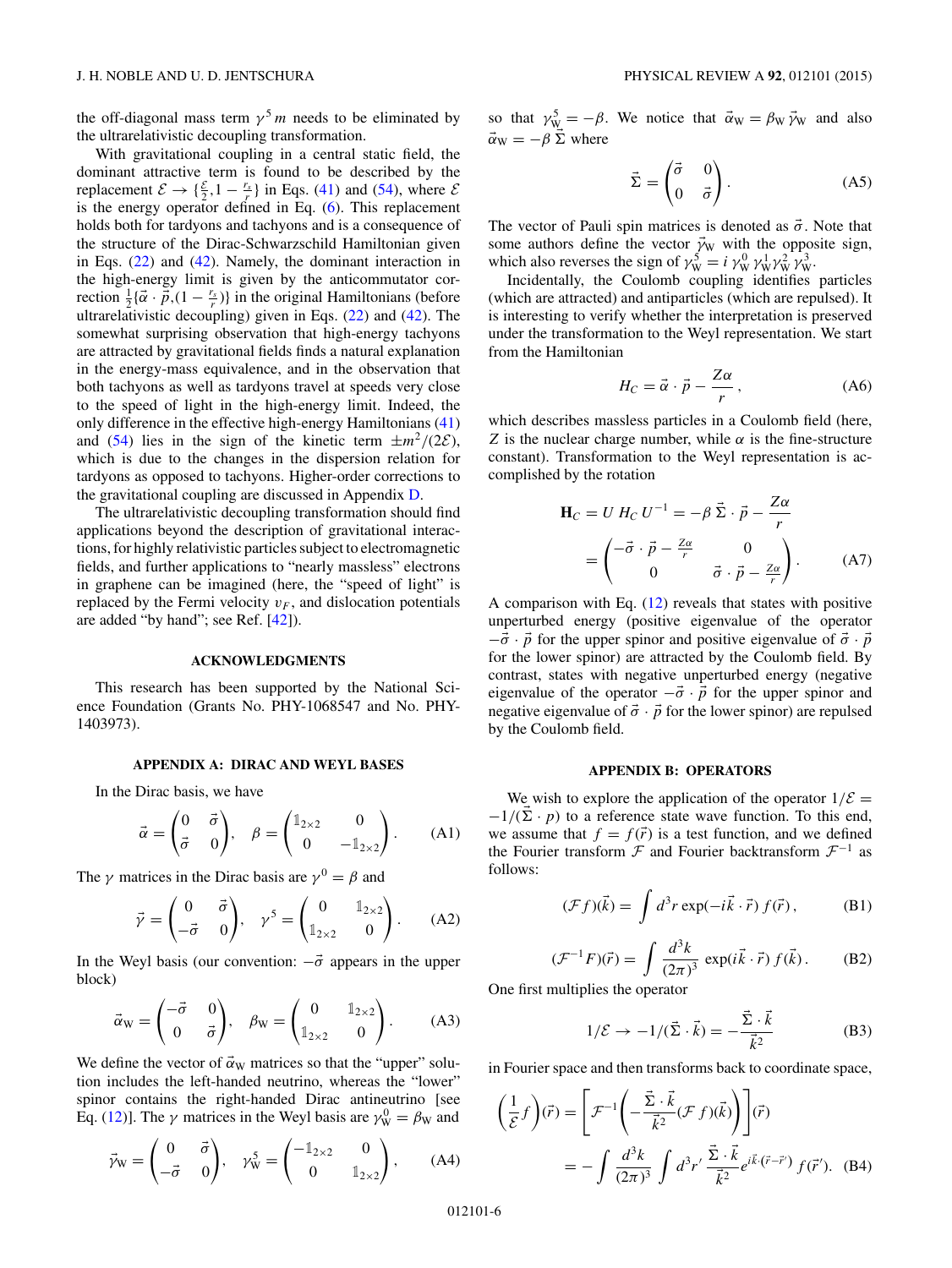<span id="page-7-0"></span>For a reference state with a special value  $\vec{k}_s$  of the wave vector [see Eq. [\(12\)](#page-2-0)],

$$
f_s(\vec{r}) = \psi_1(\vec{r})|_{\vec{k}\to\vec{k}_s,t=0} = \begin{pmatrix} a_-(\vec{k}_s) \\ 0 \end{pmatrix} \exp(i\vec{k}_s \cdot \vec{r}), \quad (B5)
$$

one has

$$
(\mathcal{F} f_s)(\vec{k}) = \begin{pmatrix} a_-(\vec{k}_s) \\ 0 \end{pmatrix} \delta^{(3)}(\vec{k} - \vec{k}_s) \tag{B6}
$$

and so

$$
-\frac{\vec{\Sigma}\cdot\vec{k}}{\vec{k}^2}(\mathcal{F}f_s)(\vec{k}) = \frac{1}{|\vec{k}_s|}\begin{pmatrix} a_-(\vec{k}_s) \\ 0 \end{pmatrix} \delta^{(3)}(\vec{k}-\vec{k}_s), \quad (B7)
$$

whose Fourier backtransform is

$$
\left(\frac{1}{\mathcal{E}}f_s\right)(\vec{r}) = \frac{1}{|\vec{k}_s|} \begin{pmatrix} a_-(\vec{k}_s) \\ 0 \end{pmatrix} \exp(i\vec{k}_s \cdot \vec{r}).
$$
 (B8)

This corresponds to the naive result that we obtain when interpreting the  $\mathcal E$  operator as an energy operator and applying it to the eigenstates of the free Hamiltonian, given in Eq. [\(12\)](#page-2-0).

## **APPENDIX C: FORMALISM FOR GRAVITATIONAL COUPLING**

We here follow the conventions used in Refs. [\[4,5\]](#page-9-0) for the flat-space and curved-space Dirac gamma matrices. Specifically, the flat-space and curved-space Dirac gamma matrices are distinguished in this Appendix using a tilde  $(\widetilde{\gamma})$  and an overline  $(\overline{\gamma})$  respectively. We draw inspiration from the book [\[43\]](#page-9-0) and denote indices related to a local Lorentz frame ("anholonomic basis") with capital Latin indices  $A, B, C, \ldots = 0, 1, 2, 3$ . The curved-space Dirac gamma matrices  $\overline{\gamma}^{\mu}$  satisfy the condition that

$$
\{\overline{\gamma}^{\mu}(x), \overline{\gamma}^{\nu}(x)\} = 2\overline{g}^{\mu\nu}(x) , \qquad (C1)
$$

where  $\overline{g}^{\mu\nu}(x)$  is the curved-space-time metric. The  $\overline{\gamma}^{\mu}(x)$  are expressed in terms of the flat-space Dirac  $\widetilde{\gamma}$  matrices  $\widetilde{\gamma}^A$  as follows,

$$
\overline{\gamma}^{\mu}(x) = e_A^{\mu} \widetilde{\gamma}^A, \quad \overline{\gamma}_{\mu}(x) = e_{\mu}^A \widetilde{\gamma}_A, \quad (C2)
$$

where the  $e^{\mu}_A$  are the coefficients which relate the locally flat Lorentz frame to the global space-time coordinates (the "vierbein"). Greek indices  $\mu, \nu, \rho, \ldots = 0, 1, 2, 3$  denote the global coordinates. Latin indices starting with  $i, j, k, ... =$ 1*,*2*,*3*,...* are reserved for "spatial" global coordinates, which leaves  $I, J, K, \ldots = 1, 2, 3, \ldots$  for spatial coordinates in the anholonomic basis. This notation addresses some ambiguities which could otherwise result from other approaches [\[41,44–](#page-9-0) [50\]](#page-9-0). For example, unless the Dirac matrices are distinguished by overlining or tildes, the expression  $\gamma^1$  could be associated

with a flat-space matrix  $\tilde{\gamma}^{I=1}$  or with a curved-space matrix  $\overline{\gamma}^{i=1}$ . We use the "West Coast" convention for the flat-space metric, which we denote as  $\eta^{AB} = \eta_{AB} = \text{diag}(1, -1, -1, -1)$ . The curved-space metric is recovered as

$$
\eta_{AB} = \frac{1}{2} \{ \widetilde{\gamma}_A, \widetilde{\gamma}_B \},\tag{C3}
$$

$$
\overline{g}_{\mu\nu}(x) = \frac{1}{2} \{ \overline{\gamma}_{\mu}(x), \overline{\gamma}_{\nu}(x) \} = e_{\mu}^{A} e_{\nu}^{B} \eta_{AB}, \qquad (C4)
$$

$$
\overline{g}^{\mu\nu}(x) = \frac{1}{2} \{ \overline{\gamma}^{\mu}(x), \overline{\gamma}^{\nu}(x) \} = e_A^{\mu} e_B^{\nu} \eta^{AB} . \tag{C5}
$$

For the curved-space metric around a gravitational center, we use the isotropic Schwarzschild metric in the Eddington reparametrization [\[51\]](#page-9-0), i.e.,

$$
\overline{g}_{\mu\nu} = \text{diag}(w^2, -v^2, -v^2, -v^2),\tag{C6}
$$

$$
\overline{g}^{\mu\nu} = \text{diag}(w^{-2}, -v^{-2}, -v^{-2}, -v^{-2}),\tag{C7}
$$

$$
w = \frac{1 - \frac{r_s}{4r}}{1 + \frac{r_s}{4r}}, \quad v = \left(1 + \frac{r_s}{4r}\right)^2. \tag{C8}
$$

For the Schwarzschild geometry, the vierbein coefficients read as follows:

$$
e_{\mu}^{0} = \delta_{\mu}^{0} w, \quad e_{\mu}^{A} = \delta_{\mu}^{A} v,
$$
 (C9)

$$
e_0^{\mu} = \frac{\delta_0^{\mu}}{w}, \quad e_A^{\mu} = \frac{\delta_A^{\mu}}{v}.
$$
 (C10)

Here,  $\delta_A^{\mu} = \delta_{\mu}^A$  denotes the Kronecker  $\delta$  (which is of course equal to unity for the two indices being equal and zero otherwise).

In full analogy with the case of a "normal" massive Dirac particle (see Refs.  $[4,5]$ ), we write the Dirac action for a tachyon in curved space-time as

$$
S = \int d^4x \sqrt{-\det \overline{g}(x)}
$$

$$
\times \overline{\psi}(x) \overline{\gamma}^5(x) \left(\frac{i}{2} \gamma^\rho(x) \overleftrightarrow{\nabla}_\rho - \overline{\gamma}^5(x) m\right) \psi(x), \quad \text{(C11)}
$$

where  $\overline{\psi}(x) \overline{\gamma}^5(x)$  takes the role of the "tachyonic adjoint" (see Ref. [\[40\]](#page-9-0)) and

$$
\nabla_{\rho} = \partial_{\rho} - \Gamma_{\rho}(x), \qquad (C12)
$$

$$
\Gamma_{\mu}(x) = \frac{i}{4} \omega_{\mu}^{AB}(x) \widetilde{\sigma}_{AB}, \quad \widetilde{\sigma}_{AB} = \frac{i}{2} [\widetilde{\gamma}_A, \widetilde{\gamma}_B], \qquad \text{(C13)}
$$

$$
\omega_{\nu}^{AB}(x) = e_{\mu}^{A} \, \nabla_{\nu} \, e^{\mu}{}^{B} = e_{\mu}^{A} \, \partial_{\nu} \, e^{\mu}{}^{B} + e_{\mu}^{A} \, \Gamma_{\nu\lambda}^{\mu} \, e^{\lambda B} \,. \tag{C14}
$$

Here, the  $\Gamma^{\mu}_{\nu\lambda}$  are the Christoffel symbols, and the  $\omega^{AB}_{\nu}(x)$ are known as the Ricci rotation coefficients. Under a spinor Lorentz transformation with generators  $\Omega^{AB}(x)$ ,

$$
\psi'(x') = S(\Lambda(x))\,\psi(x) = \exp\left(-\frac{i}{4}\,\Omega^{AB}(x)\,\widetilde{\sigma}_{AB}\right)\psi(x),\tag{C15}
$$

we have covariance, i.e.,  $\nabla'_{\nu} \psi'(x) = \nabla'_{\nu} [S(\Lambda(x))\psi(x)] =$  $(\partial_{\nu} - \Gamma_{\mu}') [S(\Lambda(x))\psi(x)] = S(\Lambda(x)) \nabla_{\nu} \psi(x)$ , where the tranformed Ricci rotation coefficients  $\Gamma_{\mu}^{\prime} = \frac{i}{4} \omega_{\mu}^{AB}(x) \widetilde{\sigma}_{AB}$  are calculated with respect to the transformed local coordinates calculated with respect to the transformed local coordinates.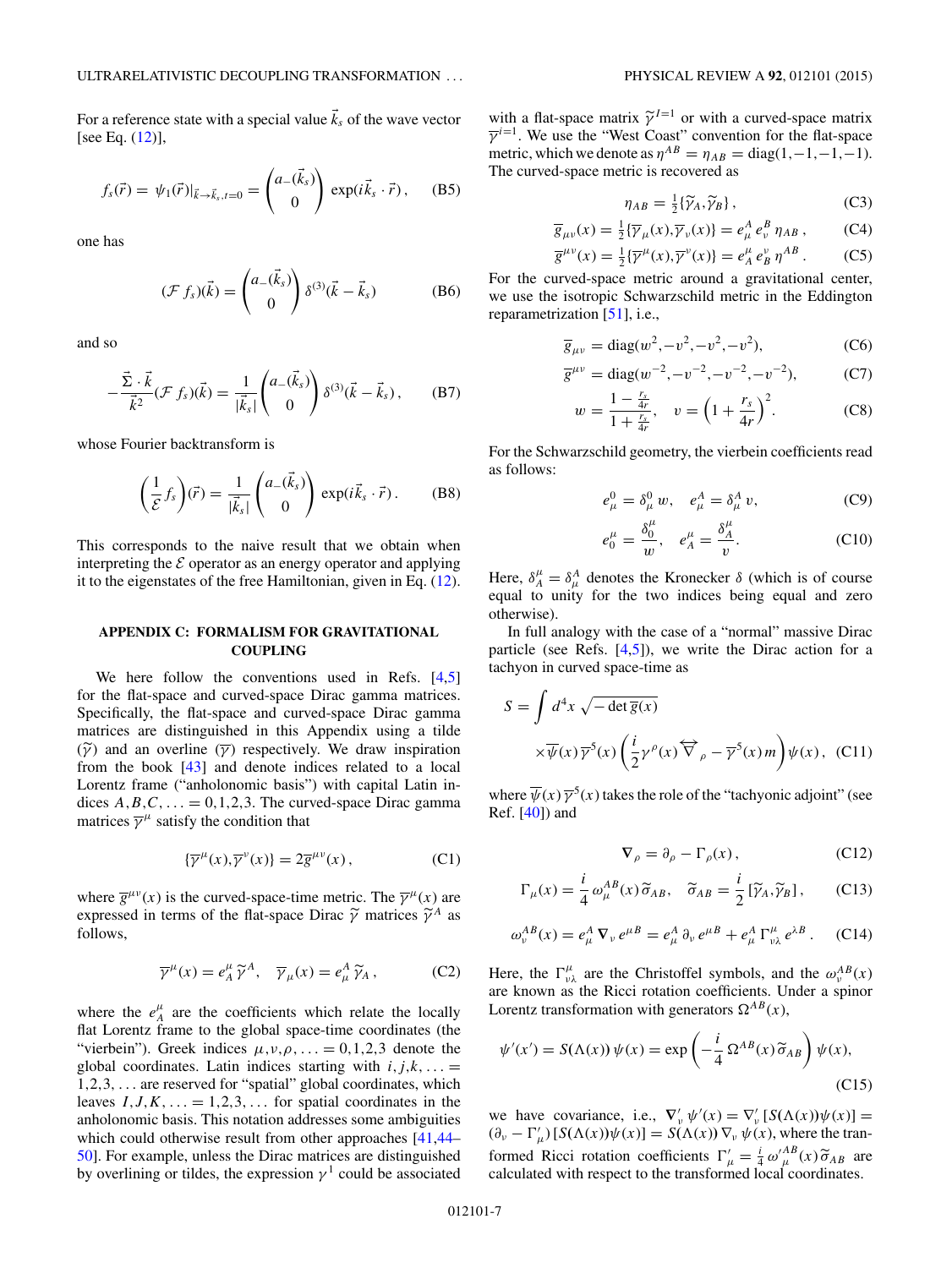<span id="page-8-0"></span>The curved-space fifth current  $\overline{\gamma}^5(x)$  needs to be clarified. Adopting Eq. (18) of Ref. [\[41\]](#page-9-0) for West-Coast sign conventions, one finds

$$
\widetilde{\gamma}^5(x) = \frac{i}{4!} \frac{\epsilon_{\mu\nu\rho\delta}}{\sqrt{-\det g(x)}} \widetilde{\gamma}^\mu(x) \widetilde{\gamma}^\nu(x) \widetilde{\gamma}^\rho(x) \widetilde{\gamma}^\delta(x), \quad \text{(C16)}
$$

where  $\epsilon$  is the fully antisymmetric Levi-Civita tensor, with  $\epsilon_{0123} = 1$ . We recall that the flat-space  $\tilde{\gamma}^5$  is

$$
\gamma^5 = \gamma_5 = \frac{i}{4!} \epsilon_{ABCD} \widetilde{\gamma}^A \widetilde{\gamma}^B \widetilde{\gamma}^C \widetilde{\gamma}^D. \qquad (C17)
$$

For the Schwarzschild geometry, one easily finds

$$
\det \overline{g}(x) = -w^2 v^6, \quad \sqrt{-\det \overline{g}(x)} = w v^3, \quad (C18)
$$

$$
\overline{\gamma}^5(x) = \overline{\gamma}_5(x) = i \widetilde{\gamma}_0 \widetilde{\gamma}_1 \widetilde{\gamma}_2 \widetilde{\gamma}_3 = \widetilde{\gamma}^5 \equiv \gamma^5, \tag{C19}
$$

i.e., the flat- and curved-space  $\gamma^5$  matrices are identical. Variation of the action  $(C11)$  gives us

$$
(i\overline{\gamma}^{\mu} \nabla_{\mu} - \gamma^{5} m)\psi = 0, \qquad (C20)
$$

which can be rewritten as

$$
i(\overline{\gamma}^0)^2 \partial_0 \psi = (\overline{\gamma}^0 \overline{\gamma}^i p^i + i \overline{\gamma}^0 \overline{\gamma}^\mu \Gamma_\mu + \gamma^5 m) \psi . \quad (C21)
$$

An explicit calculation of the Ricci rotation coefficients show that

$$
\overline{\gamma}^0 \,\overline{\gamma}^\mu \,\Gamma_\mu = -\frac{\vec{\alpha} \cdot \vec{\nabla} w}{2w^2 v} - \frac{\vec{\alpha} \cdot \vec{\nabla} v}{w v^2} \,,\tag{C22}
$$

which is in agreement with Refs. [\[4,5\]](#page-9-0), where the  $\vec{\alpha} = \tilde{\gamma}^0 \vec{\tilde{\gamma}}$ <br>matrices are flat-space matrices. With the help of Eq. (C21) matrices are flat-space matrices. With the help of Eq. (C21), one then finds that  $i\partial_t \psi = H\psi$ , where

$$
H = \frac{w}{v}\vec{\alpha} \cdot \vec{p} + \frac{\vec{\alpha} \cdot [\vec{p}, w]}{2v} + \frac{w\vec{\alpha} \cdot [\vec{p}, v]}{v^2} + \beta \gamma^5 m w,
$$
(C23)

and  $\beta = \tilde{\gamma}^0$ . We now stretch the spatial coordinates with the help of the operator  $v^{3/2}$ , in analogy with the tardyonic case  $[4,5]$ , and find the  $\gamma^5$ -Hermitian Hamiltonian

$$
H' = v^{3/2} H v^{-3/2} = \frac{1}{2} \left\{ \vec{\alpha} \cdot \vec{p}, \frac{w}{v} \right\} + \beta \gamma^5 m w , \quad \text{(C24)}
$$

with  $H' = \gamma^5 H'^+ \gamma^5$ . Approximating *w* and *v*, according to Eq.  $(C8)$ , to the first order in gravity,

$$
w \approx 1 - \frac{r_s}{2r}, \quad v \approx 1 + \frac{r_s}{2r}, \quad (C25)
$$

one finds the tachyonic gravitationally (TG) coupled Hamiltonian

$$
H_{\rm TG} = \frac{1}{2} \left\{ \vec{\alpha} \cdot \vec{p}, \left( 1 - \frac{r_s}{r} \right) \right\} + \beta \gamma^5 m \left( 1 - \frac{r_s}{2r} \right). \quad \text{(C26)}
$$

In the main body of the article, standard notation is exclusively used for the *flat*-space Dirac matrices (no overlining and no tildes), i.e., we denote the  $\tilde{\gamma}^{\mu}$  as  $\gamma^{\mu}$ .

#### **APPENDIX D: HIGHER-ORDER TERMS**

As discussed in Secs. [II](#page-2-0) and [III,](#page-3-0) the only difference between the effective high-energy Hamiltonians for tardyons [Eq. [\(41\)](#page-4-0)] and tachyons [Eq. [\(54\)](#page-5-0)], derived in the main body of this work, is due the different dispersion relations for (free) tardyons and tachyons, while the gravitational interaction terms are identical to first order in  $r_s$  and first order in  $1/\mathcal{E}$ . This observation can be traced to the fact that the terms multiplying the kinetic operator and the mass in Eqs. [\(22\)](#page-3-0) and [\(42\)](#page-5-0), namely,  $X = 1 - \frac{r_s}{r}$  and  $Y = 1 - \frac{r_s}{2r}$ , fulfill the relationship  $Y^2/X = 1 + \mathcal{O}(r_s^2)$ . One then easily reveals the cancellation mechanism for the terms of first order in  $r<sub>s</sub>$  by treating *X* and *Y* in the nontransformed Hamiltonians [\(22\)](#page-3-0) and [\(42\)](#page-5-0) as constants. However, this does not imply that gravitational effects are the same for tardyons and tachyons, in higher orders of *G* (higher orders of *rs*).

The ultrarelativistic decoupling transformation, keeping terms second order in  $r_s$ , and to the first order in  $1/\mathcal{E}$ (see Appendix [B\)](#page-6-0), is expected to lead to differences in the gravitational interaction terms. In the calculation, one needs to take into account the fact that in higher orders of the gravitational coupling constant, we cannot use the starting Hamiltonians as defined in Eqs.  $(22)$  and  $(42)$ . Instead, we must must use higher order approximations to the gravitational terms, which are otherwise neglected in Eq. (C25) (see also Refs. [\[4–6\]](#page-9-0)). These lead to the initial Hamiltonians

$$
H_{\rm ds} = \frac{1}{2} \left\{ \vec{\alpha} \cdot \vec{p}, 1 - \frac{r_s}{r} + \frac{9 \, r_s^2}{16 r^2} \right\} + \beta \, m \left( 1 - \frac{r_s}{2r} + \frac{r_s^2}{8r^2} \right) \tag{D1}
$$

for tardyons and

$$
H_{\rm td} = \frac{1}{2} \left\{ \vec{\alpha} \cdot \vec{p}, 1 - \frac{r_s}{r} + \frac{9 \, r_s^2}{16 r^2} \right\} + \beta \gamma^5 \, m \bigg( 1 - \frac{r_s}{2r} + \frac{r_s^2}{8r^2} \bigg) \tag{D2}
$$

for tachyons. We then transform these Hamiltonians into the Weyl basis using the transform *U* defined in Eq. [\(4\)](#page-2-0). Calculations become tedious and lengthy. One observation in generalizing the decoupling transformation is that given a function  $f = f(\vec{r})$ , then to first order of  $1/\mathcal{E}$  one finds

$$
\frac{1}{\mathcal{E}} f \mathcal{E} + \mathcal{E} f \frac{1}{\mathcal{E}} = 2 f + \frac{1}{\mathcal{E}} [\mathcal{E}, [\mathcal{E}, f]] \frac{1}{\mathcal{E}} \to 2 f. \quad (D3)
$$

As discussed in Sec.  $III A$ , this is due to the fact that the two operators  $\mathcal E$  act only on the function  $f(\vec{r})$ , and not on the wave function, thus they do *not* give "dominating" energy terms. After three iterations of the transform (per Hamiltonian), one finds for tardyons

$$
\mathcal{H}_{ds} = \beta \left( \mathcal{E} + \frac{m^2}{2\mathcal{E}} - \frac{1}{2} \left\{ \mathcal{E}, \frac{r_s}{r} \right\} + \frac{9}{32} \left\{ \mathcal{E}, \frac{r_s^2}{r^2} \right\} - \frac{7m^2}{64} \left\{ \frac{1}{\mathcal{E}}, \frac{r_s^2}{r^2} \right\} + \frac{3m^2}{16} \frac{r_s}{r} \frac{1}{\mathcal{E}} \frac{r_s}{r} \right), \tag{D4}
$$

while for tachyons

$$
\mathcal{H}_{\text{tg}} = \beta \left( \mathcal{E} - \frac{m^2}{2\mathcal{E}} - \frac{1}{2} \left\{ \mathcal{E}, \frac{r_s}{r} \right\} + \frac{9}{32} \left\{ \mathcal{E}, \frac{r_s^2}{r^2} \right\} + \frac{7m^2}{64} \left\{ \frac{1}{\mathcal{E}}, \frac{r_s^2}{r^2} \right\} - \frac{3m^2}{16} \frac{r_s}{r} \frac{1}{\mathcal{E}} \frac{r_s}{r} \right). \tag{D5}
$$

The final two terms in these Hamiltonians have opposite signs, indicating a difference in the gravitational interaction for tachyons and tardyons.